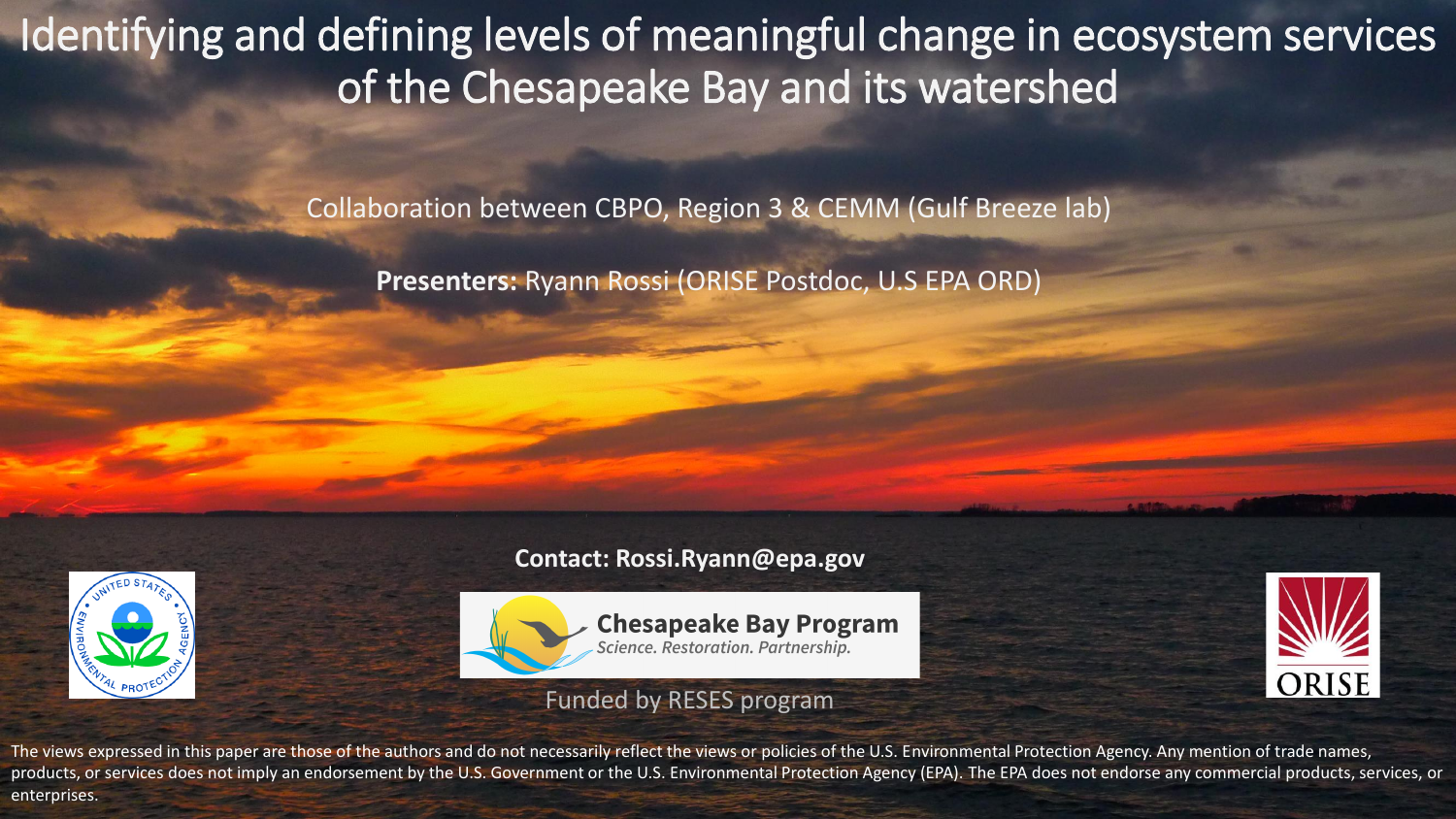### **Project background:**

#### Project objectives:

- develop a methodology CBP can use to identify the priority ecosystem services associated with the restoration and revitalization of the watershed
- quantify how management actions or BMPs may affect ecosystem services
- communicate potential co-benefits and tradeoffs to stakeholders.

What does this project lay the foundation for?:

• Benefits assessment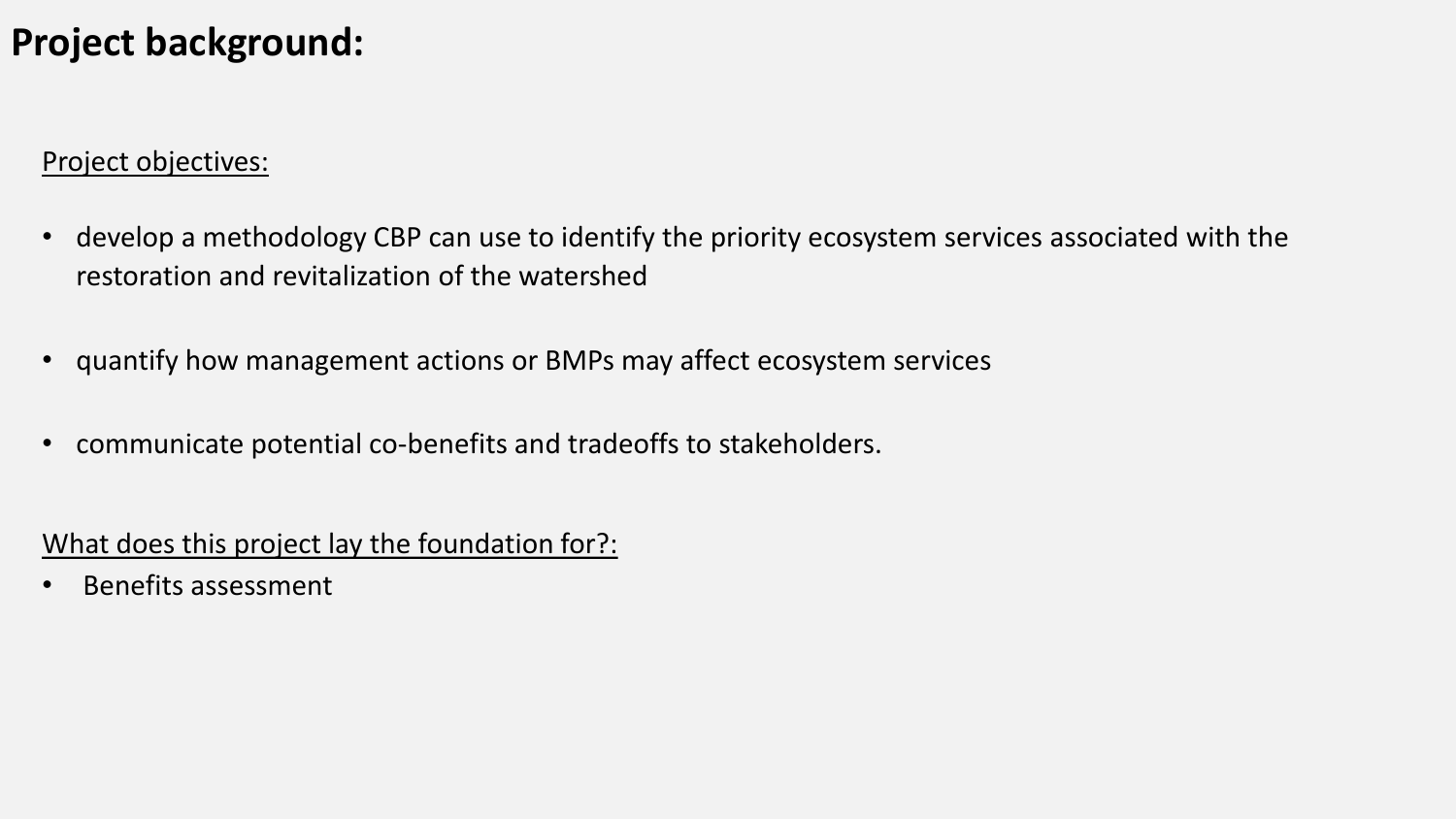# **Goal: Describe how ecosystem services (that are important to stakeholders) may change as Best Management Practices to restore ecosystem condition are implemented**

### **Scoped list of BMPs:**

- Agricultural forest buffers
- Agricultural grass buffers
- Agricultural tree planting
- Agricultural cover crops
- Urban forest buffers
- Urban forest planting
- Urban tree planting
- Forest conservation
- Wetland creation & restoration
- Impervious surface reduction

### **Scoped list of Ecosystem Services:**

- Air quality
- Habitat quality (for birds & brook trout)
- Temperature Reduction
- High quality soil
- Risk of flooding
- Water clarity
- Water quality- nutrients in groundwater
- Water quality- pathogens in water sources
- Water quantity
- Open space /Green Space
- Pollinator fauna
- Pest predator/depredator fauna
- Edible flora

Note: These ecosystem services were scoped with several beneficiaries in mind (e.g., residents, wildlife viewers, farmers)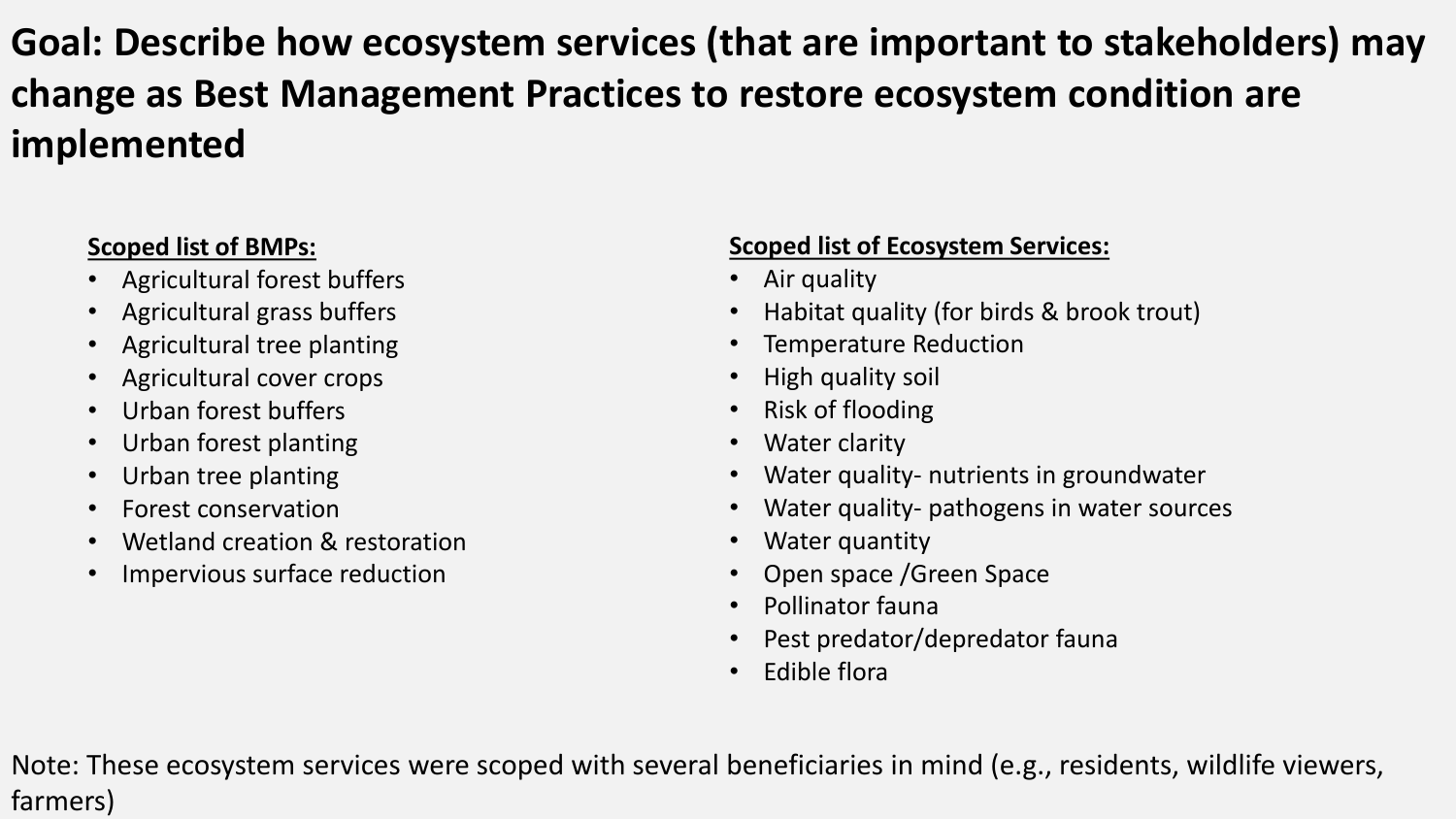## **We need to identify metrics to quantify ecosystem services**

Note: These metrics need to resonate with beneficiaries AND have suitable data or models. Our project is focused on quantifying ecosystem services, not valuation

| <b>Ecosystem Service</b>        | <b>Short list of metrics</b>                                  | <b>Source</b>                                                      |
|---------------------------------|---------------------------------------------------------------|--------------------------------------------------------------------|
| <b>Air quality</b>              | concentration of CO, NO2, O3, PM 10, PM 2.5, SO2              | iTree (Nowak 2020)                                                 |
| <b>Edible flora</b>             | plant diversity, cover of edible species                      | EnviroAtlas (Pickard et al. 2015)                                  |
| <b>Habitat quality</b>          | habitat suitability for species of interest, species richness | inVEST; Smith et al 2017 (Smith et al. 2017, Sharp et al.<br>2020) |
| <b>Heat risk</b>                | daytime and nighttime temperature reduction                   | EnviroAtlas (Pickard et al. 2015)                                  |
| <b>High quality soil</b>        | soil C content, N fixation, pH, salinity, type, percent sand, | NESP; Smith et al, 2017 (Russell et al. 2013, Olander et al.       |
|                                 | bulk density, organic matter                                  | 2017, Smith et al. 2017)                                           |
| <b>Open space</b>               | open space access index; distance to open space               | EnviroAtlas; NESP (Russell et al. 2013, Pickard et al. 2015,       |
|                                 |                                                               | Olander et al. 2017)                                               |
| Pest predator/depredator fauna  | density of certain pest predators (e.g., ladybugs)            | <b>ESML (US EPA 2020)</b>                                          |
| <b>Pollinator fauna</b>         | area of wild pollinator habitat; ratio of pollinator habitat  | EnviroAtlas; inVEST (Pickard et al. 2015, Sharp et al. 2020,       |
|                                 | to pollinator dependent crops                                 | Warnell et al. 2020)                                               |
| <b>Risk of flooding</b>         | flood depth, duration, extent and frequency; maximum          | EnviroAtlas; inVEST; EPA H2O; ESML (Russell et al. 2013,           |
|                                 | retained rainwater; soil precipitation retention; surface     | Pickard et al. 2015, Sharp et al. 2020)                            |
|                                 | water runoff; wave attenuation                                |                                                                    |
| <b>Water clarity</b>            | mean sediment retention; secchi depth; turbidity              | Angradi et al. (2018)                                              |
| <b>Water quality- nutrients</b> | concentration of nitrates in groundwater                      | Terziotti et al. (2018)                                            |
| <b>Water quality-pathogens</b>  | concentration of harmful bacteria (e.g., fecal coliform)      | Yee et al. (2021)                                                  |
| <b>Water quantity</b>           | water availability                                            | inVEST (Sharp et al. 2020)                                         |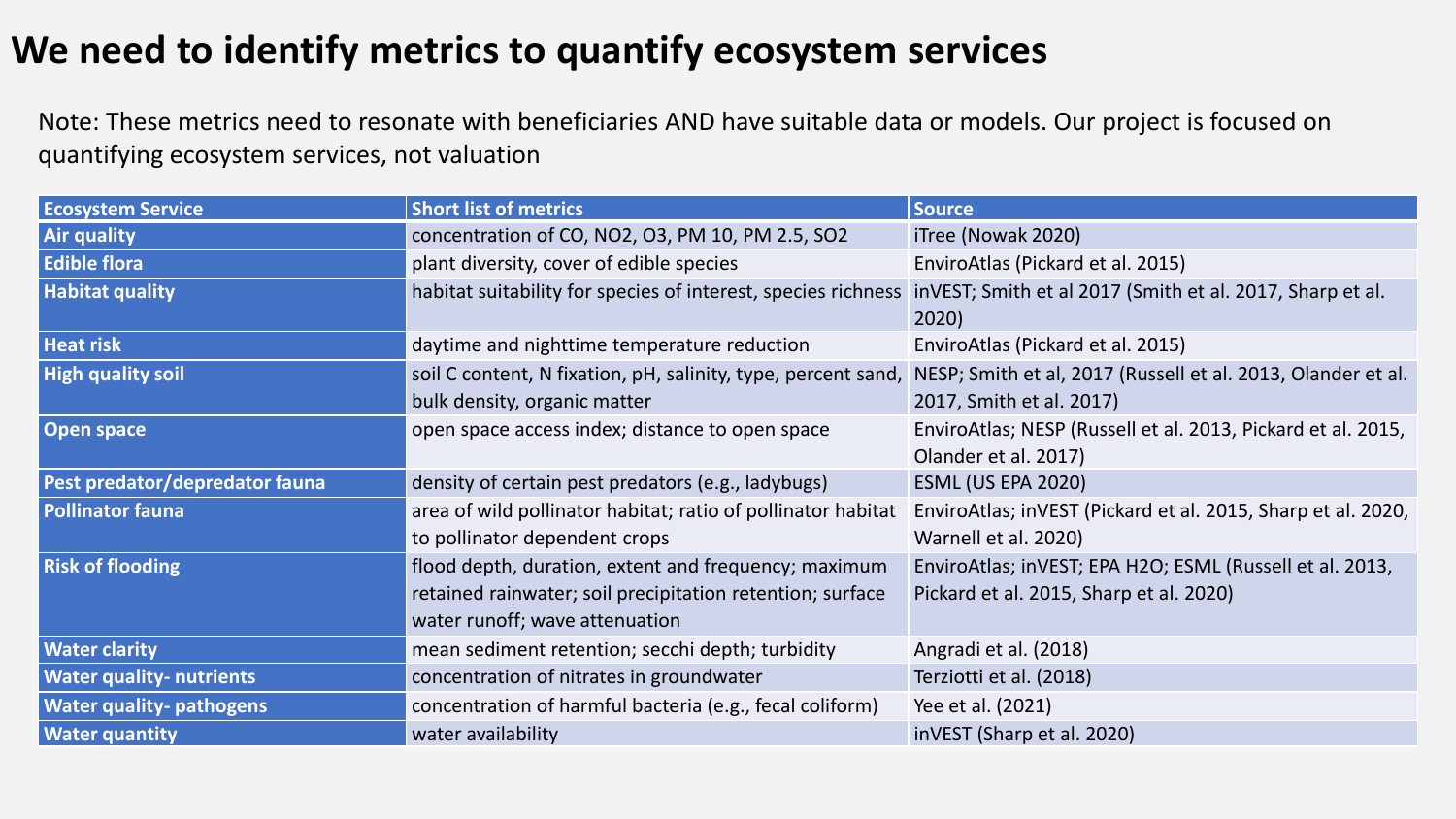# **Quantifying ecosystem services involves testing several metrics and methods**

| <b>Ecosystem Services</b>                                      | <b>Status</b>               | <b>Source</b>                                                                                                                                              |
|----------------------------------------------------------------|-----------------------------|------------------------------------------------------------------------------------------------------------------------------------------------------------|
| Air quality                                                    |                             | Complete and checking with CAST/modeling WG Removal multipliers based on iTree work (used in iTree<br>Canopy)                                              |
| Habitat quality for wildlife viewing- bird<br>species richness |                             | Complete and checking with CAST/modeling WG Values based on 1m LULC and USGS GAP species richness data                                                     |
| Carbon storage/sequestration                                   | In progress-testing methods | Values from literature including Novak #s; getting info from<br>James Martin on NRCS values previously used                                                |
| Habitat quality for brook trout- stream<br>temperature         | In progress-testing methods | CB water quality data for non-tidal streams, LULC for 1m or<br>30m datasets; or simple equation from literature (used in<br>riparian buffer planning tool) |
| <b>Heat risk-Air temperature reduction</b>                     | In progress-testing methods | Mean LST values from NASA; LULC for 30m is less complicated<br>but do have 1m as well. Or use Novak #s                                                     |
| <b>Open space / Green Space</b>                                | In progress-testing methods | Using 1m LULC and SVI data, looking into NESP methods                                                                                                      |
| <b>Water clarity</b>                                           | In progress-testing methods | CB water quality data and 1m or 30m LULC (no strong<br>relationships for non-tidal streams)                                                                |
| <b>Water quality- pathogen reduction</b>                       | In progress-testing methods | 1m LULC and previous work from Lisa Wainger                                                                                                                |
| <b>Water quantity</b>                                          | In progress-testing methods | Have results for 30m LULC and 1m LULC, just need to compare<br>and look at                                                                                 |
| <b>Pollinator fauna</b>                                        | In progress-testing methods | 1m LULC, inVEST, literature values                                                                                                                         |
| <b>High quality soil</b>                                       | In progress-early stage     | Meeting with Olivia et al to settle on metric to use                                                                                                       |
| <b>Risk of flooding</b>                                        | In progress-early stage     | Working with another Ches Bay ecosystem services project to<br>get this moving                                                                             |
| Pest predator/depredator fauna                                 | Not started                 |                                                                                                                                                            |
| <b>Edible flora</b>                                            | Not started                 |                                                                                                                                                            |
| <b>Water quality- nutrients in groundwater</b>                 | Not started                 |                                                                                                                                                            |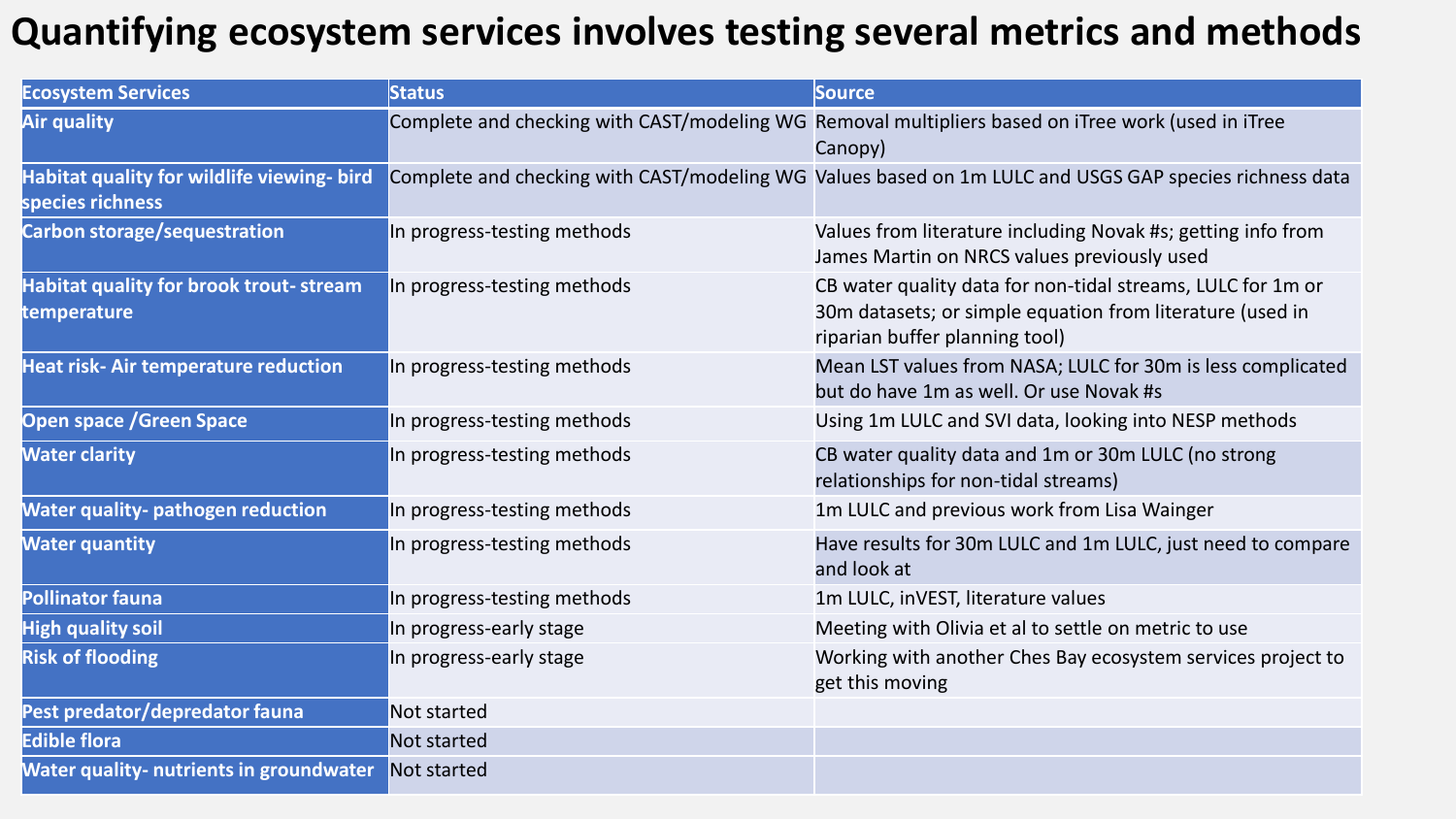## **How can we integrate ecosystem service quantification with CAST?**

Goals of this broader project are complementary to CAST so we are working to:

- Develop methods that can be used to determine a per acre estimate of an ecosystem service with the goal of users receiving info such as:
	- If you implement X acres of a BMP, you may get…
		- X number of bird species
		- X lb/acre of pollutants removed
		- X lb/acre/yr of C stored or sequestered
- **END GOAL: 1 multiplier/equation per BMP for the land use that the BMP converts to (e.g., forest buffers convert to forest)**

Other notes:

- For many of the services, we are using land use to quantify, in these instances, we match a BMP with the land use it will become (e.g., Forest buffer = tree canopy)
- We are using the 1m LULC for watershed wherever possible. When not, we use NLCD 30m LULC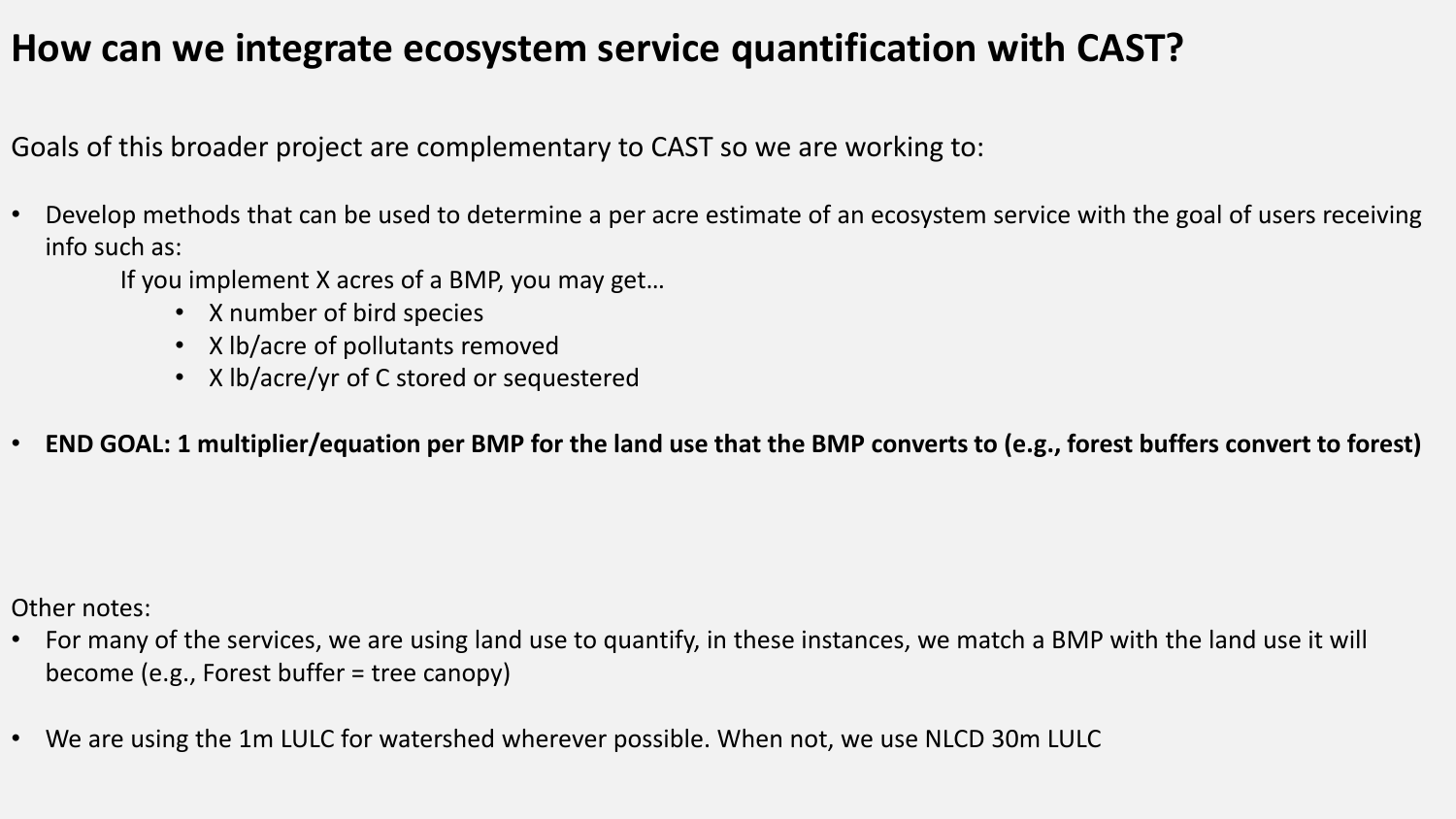### **How can we integrate ecosystem service quantification with CAST?**

**END GOAL: 1 multiplier/equation per BMP for the land use that the BMP converts to (e.g., forest buffers convert to forest)**

| <b>BMP</b>                          | <b>Ecosystem Service Metric</b>          | <b>Multiplier or Equation (per acre)</b> |
|-------------------------------------|------------------------------------------|------------------------------------------|
| <b>Cover Crop</b>                   | Soil Carbon Sequestration (mass/area/yr) | 261.2025                                 |
| Forest Buffers, Tree planting       | Soil Carbon Sequestration (mass/area/yr) | 1071.6                                   |
| Forest Buffers, Tree planting       | CO REMOVAL (lb acre-1 yr-1)              | 0.893                                    |
| Urban Forest Buffers, Forest        |                                          |                                          |
| Planting, Tree Planting             | CO REMOVAL (lb acre-1 yr-1)              | 1.13411                                  |
| Forest Buffers, Tree planting       | NO2 REMOVAL (lb acre-1 yr-1)             | 4.86685                                  |
| Urban Forest Buffers, Forest        |                                          |                                          |
| Planting, Tree planting             | NO2 REMOVAL (lb acre-1 yr-1)             | 6.251                                    |
| <b>Forest Buffers</b>               | <b>Bird Species Richness per acre</b>    | S=68.97505379*A^0.0382277                |
| <b>Grass Buffers</b>                | <b>Bird Species Richness per acre</b>    | S=67.089448*A^0.04234895                 |
| <b>Impervious Surface Reduction</b> | Bird Species Richness per acre           | S=67.089448*A^0.04234895                 |
| <b>Wetland BMPs</b>                 | Bird Species Richness per acre           | S=84.59380187*A^0.0293969                |

Note: This is not exhaustive, just to show a variety!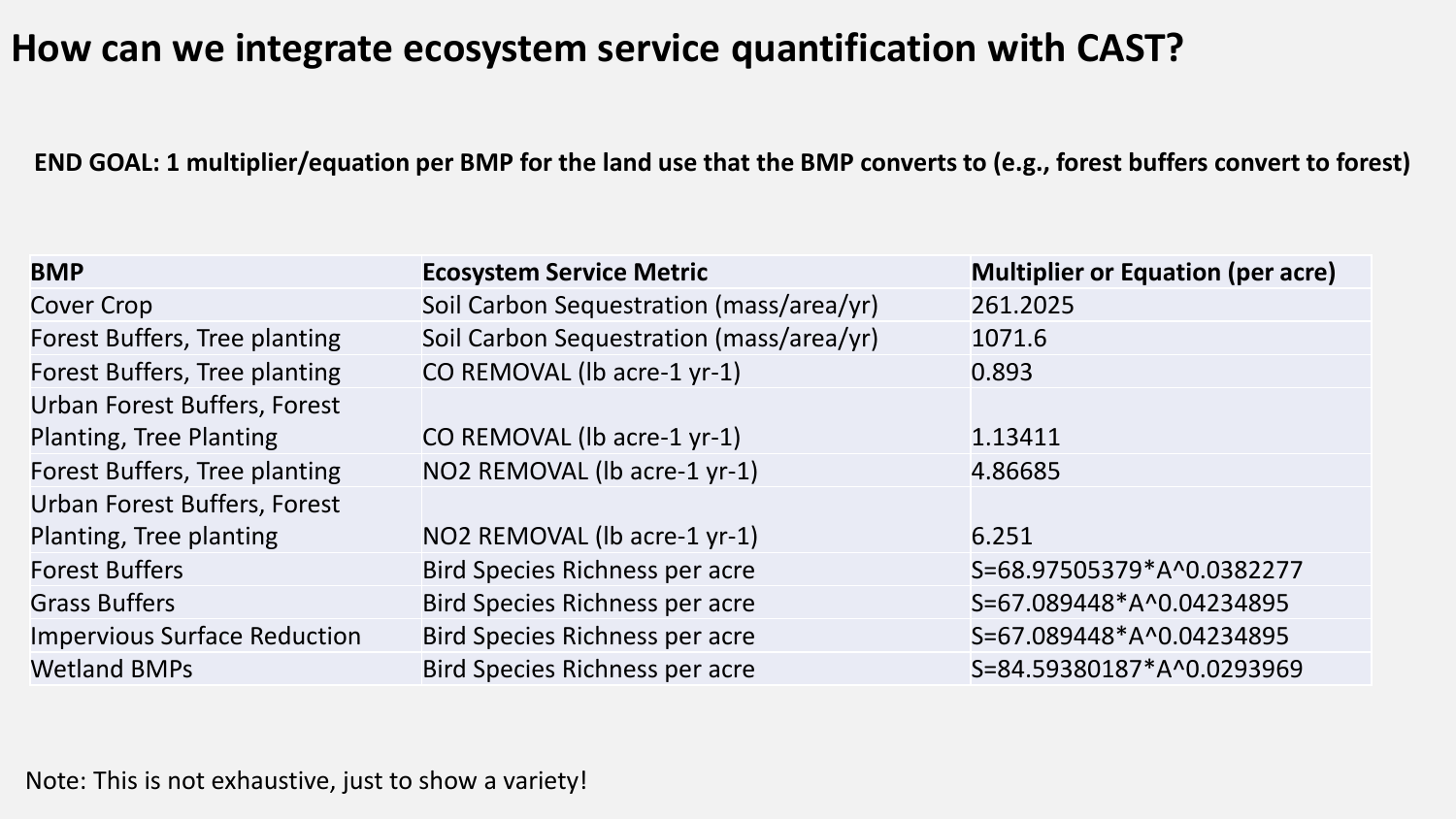### **Diving Deeper:**

#### **Detailed methods descriptions for:**

- **Air pollutant removal- important for residents, businesses, many other beneficiaries**
	- **Habitat quality- bird species richness- important for wildlife viewers, hunters**

### Brief methods for:

- Carbon Storage and Sequestration
- Habitat quality for brook trout-Stream temperature
	- Air/Land temperature-Heat risk
		- Open space /Green Space
			- Water clarity
		- Water quality- pathogens
			- Water quantity
			- Pollinator fauna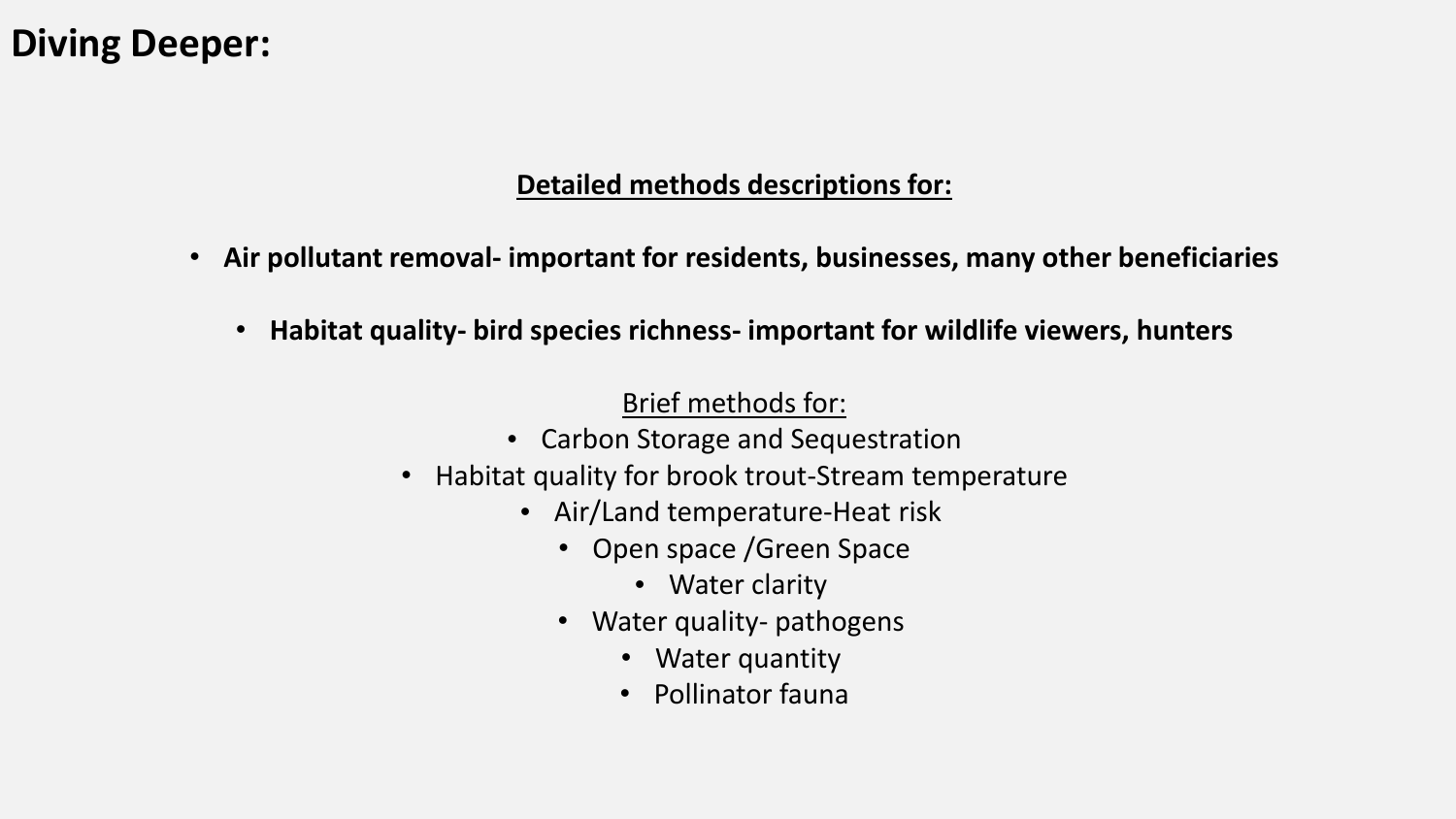# **Air pollutant removal: Using iTree Methods**

- 1. Use values from iTree tools
	- iTree is a set of tools that quantify benefits of trees (https://www.itreetools.org/)
	- **Air pollutant removal = annual flux value (mg m<sup>2</sup> yr<sup>1</sup> ) x total tree cover (m<sup>2</sup> )**
- 2. We can use provided multiplier to estimate air pollutant removal

#### **Ex: Air pollutant removal= Removal Multiplier x BMP final land use acres**

Caveats- this method can only be used for land uses with trees.

| Table 1 Multipliers derived from the United States' total values |                                                          |       |        |                                             |           |            |
|------------------------------------------------------------------|----------------------------------------------------------|-------|--------|---------------------------------------------|-----------|------------|
| Pollutant                                                        | Removal Multiplier (g m <sup>-2</sup> yr <sup>-1</sup> ) |       |        | Value Multiplier (\$ $m2$ yr <sup>1</sup> ) |           |            |
|                                                                  | Rural                                                    | Urban | County | Rural                                       | Urban     | County     |
| CO                                                               | 0.100                                                    | 0.127 | 0.101  | 0.00000268                                  | 0.000186  | 0.00000948 |
| NO <sub>2</sub>                                                  | 0.545                                                    | 0.700 | 0.551  | 0.00000398                                  | 0.000337  | 0.0000163  |
| О3                                                               | 5.493                                                    | 5.404 | 5.490  | 0.000287                                    | 0.0155    | 0.000850   |
| $PM_{10^*}$                                                      | 1.851                                                    | 1.534 | 1.839  | 0.000233                                    | 0.0106    | 0.000617   |
| $PM_{25}$                                                        | 0.266                                                    | 0.276 | 0.267  | 0.000578                                    | 0.0324    | 0.00176    |
| SO <sub>2</sub>                                                  | 0.347                                                    | 0.344 | 0.347  | 0.00000101                                  | 0.0000507 | 0.00000285 |

i-Tree Landscape

From Hirabayashi, 2014 (iTree Canopy Air Pollutant Removal Descriptions)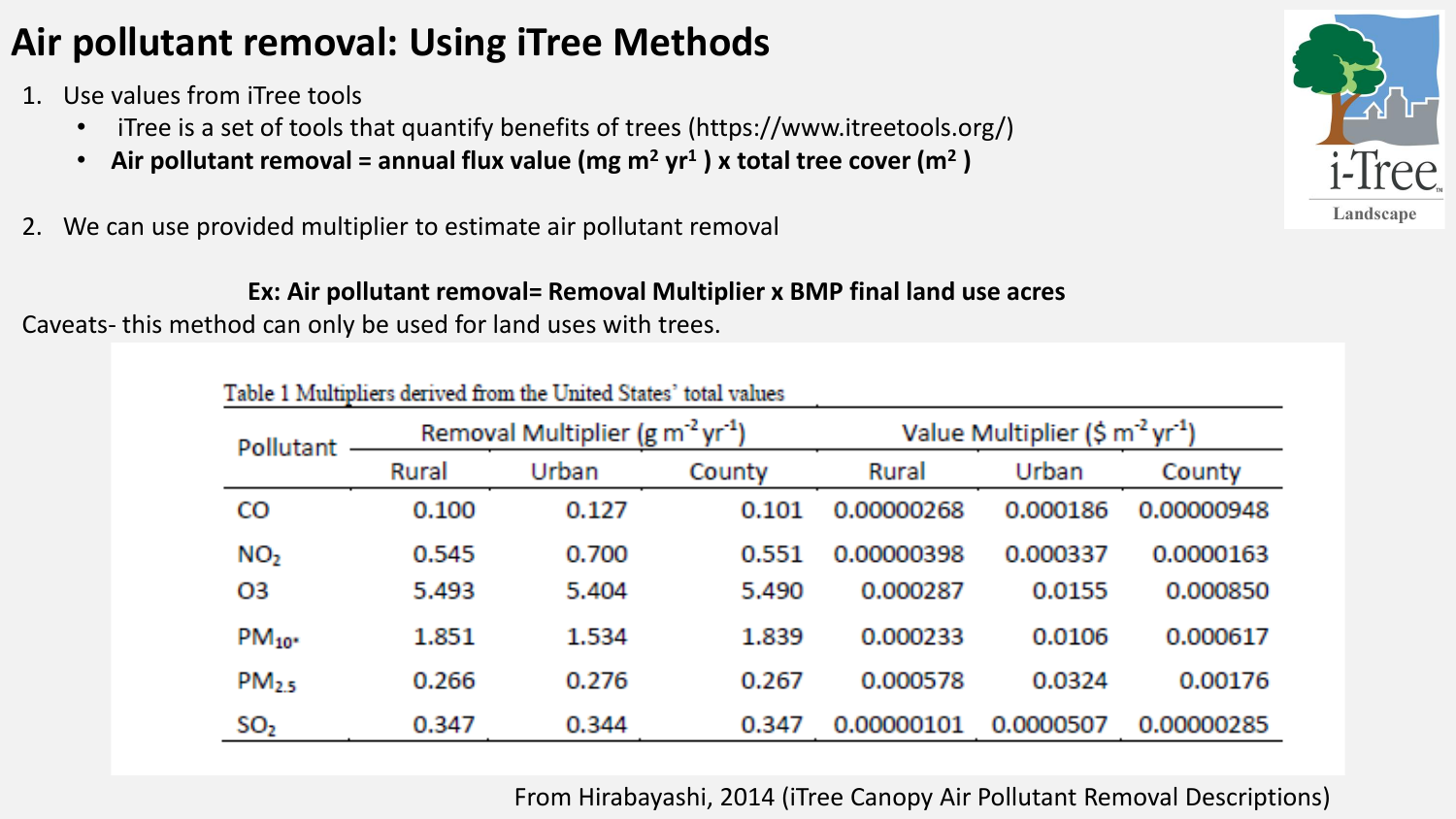## **Air pollutant removal: Using iTree Methods**

**Air pollutant removal= Removal Multiplier x BMP final land use acres**

- We propose using the rural and urban multipliers rather than county since we have BMPs that would only be applied in urban areas (e.g., urban forest buffer).
	- We can certainly switch to using the county multiplier as well

| Table 1 Multipliers derived from the United States' total values      |       |                                                  |        |            |           |            |
|-----------------------------------------------------------------------|-------|--------------------------------------------------|--------|------------|-----------|------------|
| Removal Multiplier (g m <sup>-2</sup> yr <sup>-1</sup> )<br>Pollutant |       | Value Multiplier (\$ $\text{m}^2 \text{ yr}^1$ ) |        |            |           |            |
|                                                                       | Rural | Urban                                            | County | Rural      | Urban     | County     |
| CO                                                                    | 0.100 | 0.127                                            | 0.101  | 0.00000268 | 0.000186  | 0.00000948 |
| NO <sub>2</sub>                                                       | 0.545 | 0.700                                            | 0.551  | 0.00000398 | 0.000337  | 0.0000163  |
| О3                                                                    | 5.493 | 5.404                                            | 5.490  | 0.000287   | 0.0155    | 0.000850   |
| $PM_{10}$                                                             | 1.851 | 1.534                                            | 1.839  | 0.000233   | 0.0106    | 0.000617   |
| $PM_{25}$                                                             | 0.266 | 0.276                                            | 0.267  | 0.000578   | 0.0324    | 0.00176    |
| SO <sub>2</sub>                                                       | 0.347 | 0.344                                            | 0.347  | 0.00000101 | 0.0000507 | 0.00000285 |



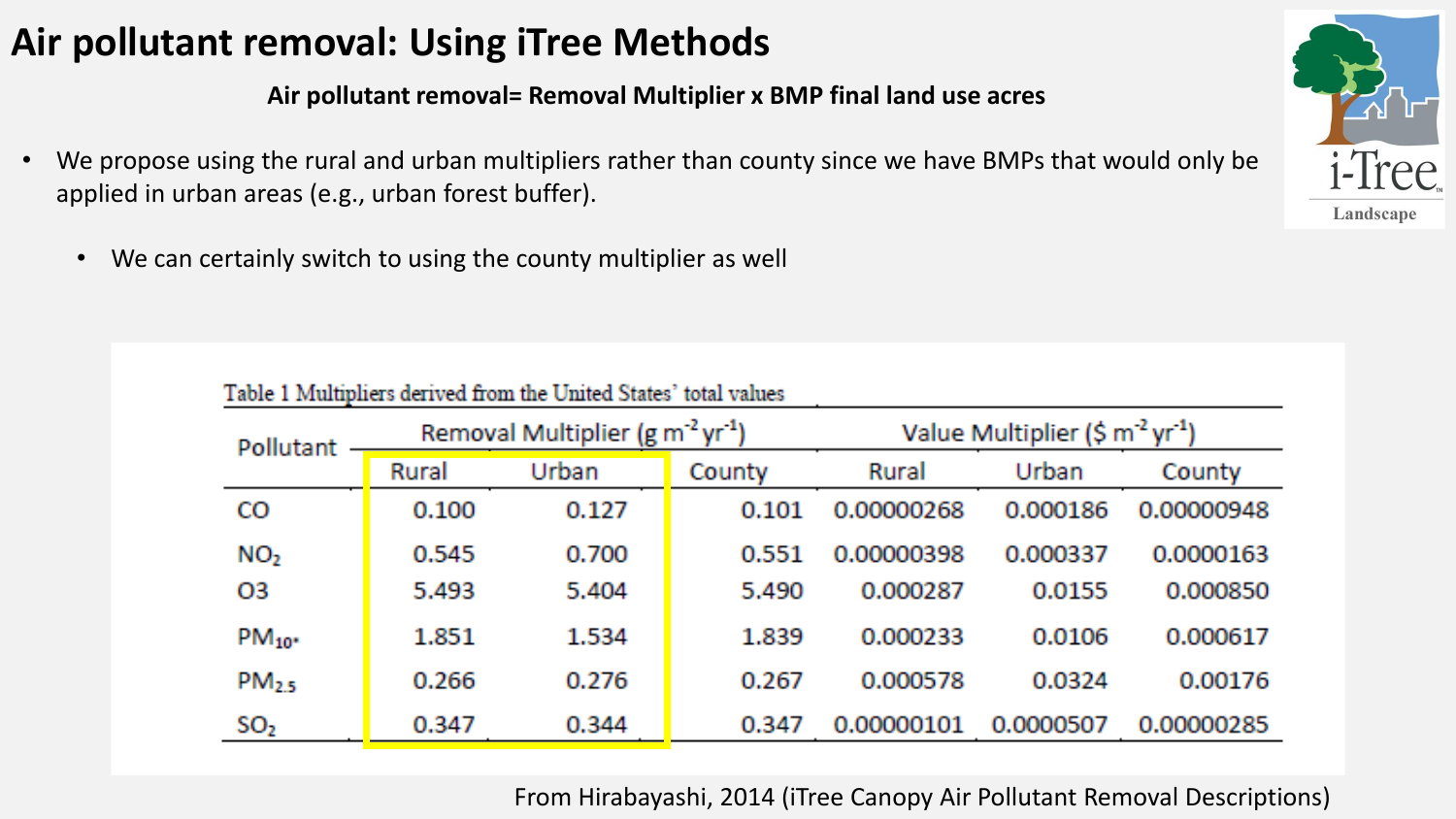## **Air pollutant removal: iTree air pollutant removal method details**

**Air pollutant removal = annual flux value (mg m<sup>2</sup> yr<sup>1</sup> ) x total tree cover (m<sup>2</sup> )**

- Total tree cover, evergreen percentage, LAI were calculated from NLCD landuse and level-4 MODIS/Terra global LAI product
- Hourly air pollutant removal :  $F=V_d$  x C where V<sub>d</sub> = deposition velocity of pollutant to leaf surface (m h<sup>-1</sup>); C= pollutant concentration ( $\mu$ g m<sup>-3</sup>)
- Surface weather, upper air, and air pollutant concentration data was taken from monitoring station closest to the area's geographic center
	- Used 979 weather stations from the National Climatic Data Center (NCDC 2013), 74 radiosonde stations from the National Oceanic and Atmospheric Administration (NOAA 2013), and 4,116 air pollutant monitoring stations from the U.S. EPA's Air Quality System (US EPA 2013)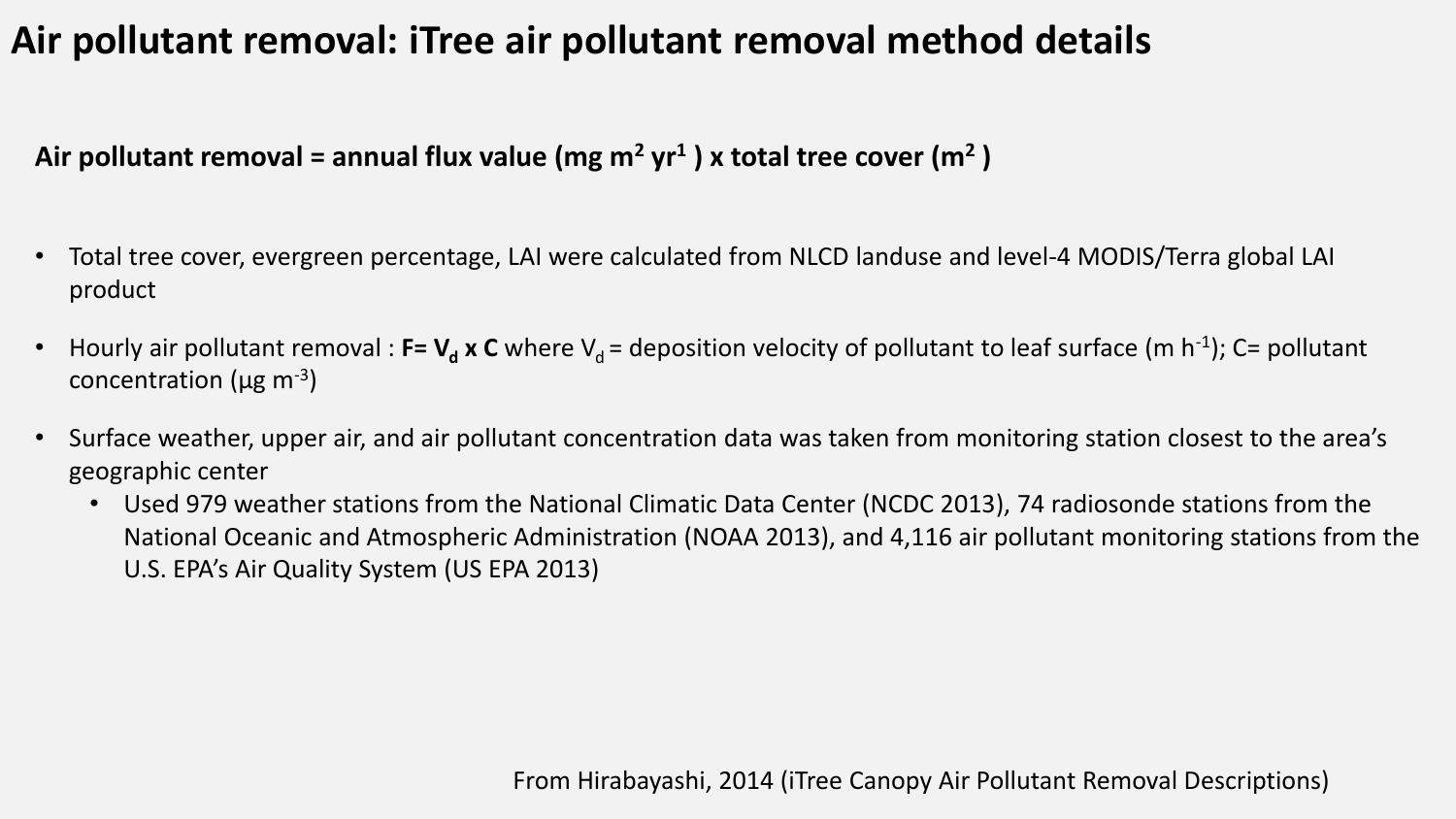### **Air pollutant removal: Values that CAST could use**

Note: The final land use (what the BMP converts to) is what these multipliers apply to

| <b>BMP</b>                   | <b>Pollutant</b>               | <b>Multiplier</b> | <b>Units</b>           |
|------------------------------|--------------------------------|-------------------|------------------------|
| <b>Forest Buffers</b>        | CO REMOVAL (lb acre-1 yr-1)    |                   | 0.893lb acre-1 yr-1    |
| <b>Tree Planting</b>         | CO REMOVAL (Ib acre-1 yr-1)    |                   | 0.893lb acre-1 yr-1    |
| <b>Urban Forest Buffers</b>  | CO REMOVAL (Ib acre-1 yr-1)    |                   | 1.13411lb acre-1 yr-1  |
| <b>Urban Forest Planting</b> | CO REMOVAL (Ib acre-1 yr-1)    |                   | 1.13411lb acre-1 yr-1  |
| <b>Urban Tree Planting</b>   | CO REMOVAL (Ib acre-1 yr-1)    |                   | 1.13411lb acre-1 yr-1  |
| <b>Forest Buffers</b>        | NO2 REMOVAL (lb acre-1 yr-1)   |                   | 4.86685lb acre-1 yr-1  |
| <b>Tree Planting</b>         | NO2 REMOVAL (lb acre-1 yr-1)   |                   | 4.86685lb acre-1 yr-1  |
| <b>Urban Forest Buffers</b>  | NO2 REMOVAL (lb acre-1 yr-1)   |                   | $6.251$ lb acre-1 yr-1 |
| <b>Urban Forest Planting</b> | NO2 REMOVAL (lb acre-1 yr-1)   |                   | 6.251lb acre-1 yr-1    |
| <b>Urban Tree Planting</b>   | NO2 REMOVAL (lb acre-1 yr-1)   |                   | 6.251lb acre-1 yr-1    |
| <b>Forest Buffers</b>        | O3 REMOVAL (lb acre-1 yr-1)    |                   | 49.05249lb acre-1 yr-1 |
| <b>Tree Planting</b>         | O3 REMOVAL (lb acre-1 yr-1)    |                   | 49.05249lb acre-1 yr-1 |
| <b>Urban Forest Buffers</b>  | O3 REMOVAL (lb acre-1 yr-1)    |                   | 48.25772lb acre-1 yr-1 |
| <b>Urban Forest Planting</b> | O3 REMOVAL (lb acre-1 yr-1)    |                   | 48.25772lb acre-1 yr-1 |
| <b>Urban Tree Planting</b>   | O3 REMOVAL (lb acre-1 yr-1)    |                   | 48.25772lb acre-1 yr-1 |
| <b>Forest Buffers</b>        | PM10 REMOVAL (lb acre-1 yr-1)  |                   | 16.52943lb acre-1 yr-1 |
| <b>Tree Planting</b>         | PM10 REMOVAL (lb acre-1 yr-1)  |                   | 16.52943lb acre-1 yr-1 |
| <b>Urban Forest Buffers</b>  | PM10 REMOVAL (lb acre-1 yr-1)  |                   | 13.69862lb acre-1 yr-1 |
| <b>Urban Forest Planting</b> | PM10 REMOVAL (lb acre-1 yr-1)  |                   | 13.69862lb acre-1 yr-1 |
| <b>Urban Tree Planting</b>   | PM10 REMOVAL (Ib acre-1 yr-1)  |                   | 13.69862lb acre-1 yr-1 |
| <b>Forest Buffers</b>        | PM2.5 REMOVAL (lb acre-1 yr-1) |                   | 2.37538lb acre-1 yr-1  |
| <b>Tree Planting</b>         | PM2.5 REMOVAL (Ib acre-1 yr-1) |                   | 2.37538lb acre-1 yr-1  |
| <b>Urban Forest Buffers</b>  | PM2.5 REMOVAL (Ib acre-1 yr-1) |                   | 2.46468lb acre-1 yr-1  |
| <b>Urban Forest Planting</b> | PM2.5 REMOVAL (lb acre-1 yr-1) |                   | 2.46468lb acre-1 yr-1  |
| <b>Urban Tree Planting</b>   | PM2.5 REMOVAL (Ib acre-1 yr-1) |                   | 2.46468lb acre-1 yr-1  |
| <b>Forest Buffers</b>        | SO2 REMOVAL (lb acre-1 yr-1)   |                   | 3.09871lb acre-1 yr-1  |
| <b>Tree Planting</b>         | SO2 REMOVAL (lb acre-1 yr-1)   |                   | 3.09871lb acre-1 yr-1  |
| <b>Urban Forest Buffers</b>  | SO2 REMOVAL (lb acre-1 yr-1)   |                   | 3.07192lb acre-1 yr-1  |
| <b>Urban Forest Planting</b> | SO2 REMOVAL (lb acre-1 yr-1)   |                   | 3.07192lb acre-1 yr-1  |
| <b>Urban Tree Planting</b>   | SO2 REMOVAL (lb acre-1 yr-1)   |                   | 3.07192lb acre-1 yr-1  |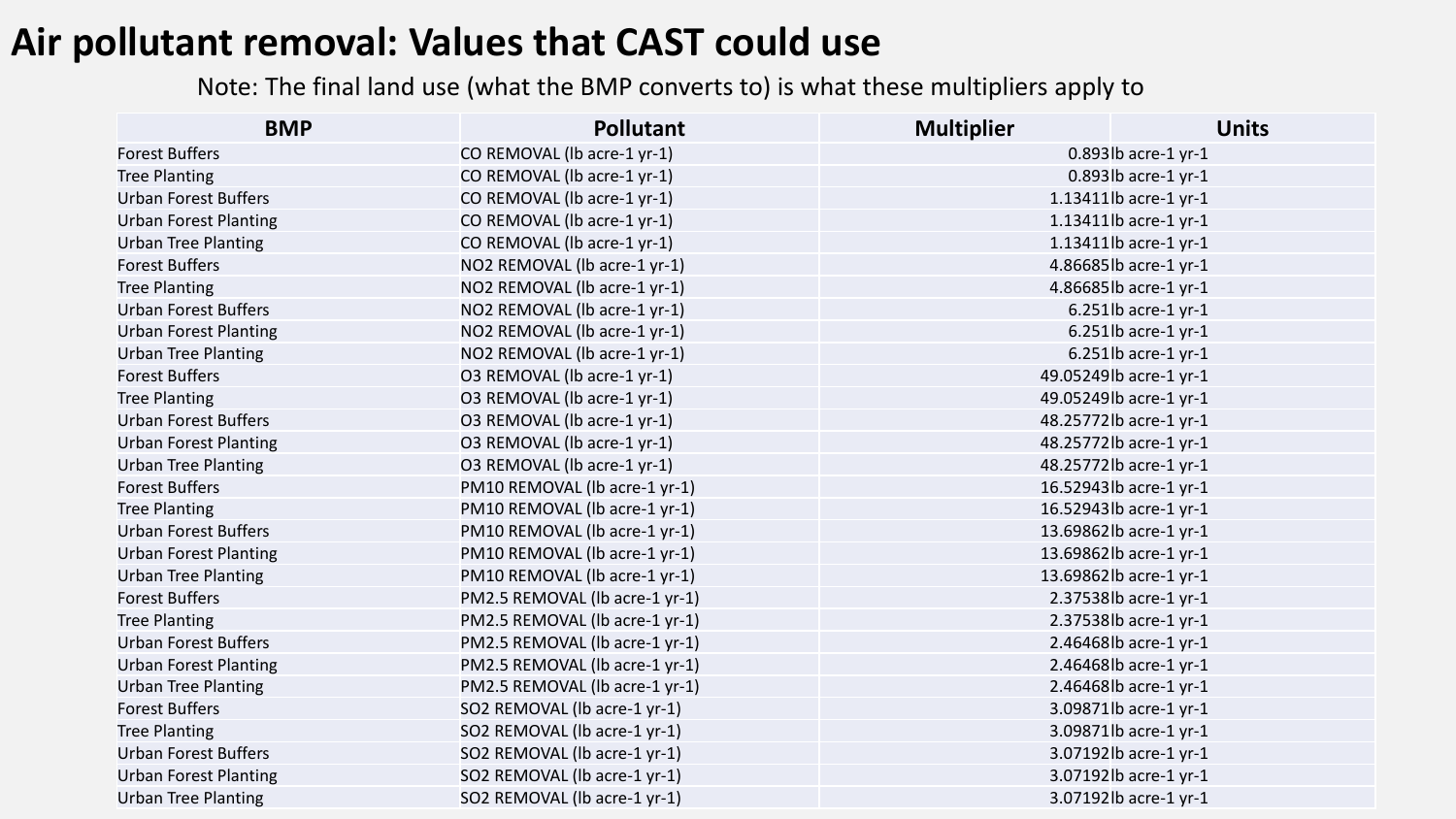# **Habitat quality- bird species richness**

#### Approach:

- Use Species Area Curve for different land uses to estimate species richness per acre In theory no. of species (S) will change with area (A) depending on constants c and z:  $S = cA^2$
- Apply the corresponding species are curve to the final land use associated with each BMP.

#### Data sources:

- USGS GAP Species Richness Raster: Richness based on summing binary (habitat/non-habitat) versions of habitat distribution models
	- There are 621 bird species + 28 subspecies included in the dataset.
	- Gergely, K.J, Boykin, K.G, McKerrow, A.J., Rubino, M.J., Williams, S.G. 2019. Gap Analysis Project (GAP) terrestrial vertebrate species richness maps for the conterminous U.S.: U.S. Geological Survey Scientific Investigations report 2019-5034, 99 p., <https://doi.org/10.3133/sir2019503>
- 1m LULC for Chesapeake Bay Watershed



- $A = area$
- C=fitted constant
- Z= fitted constant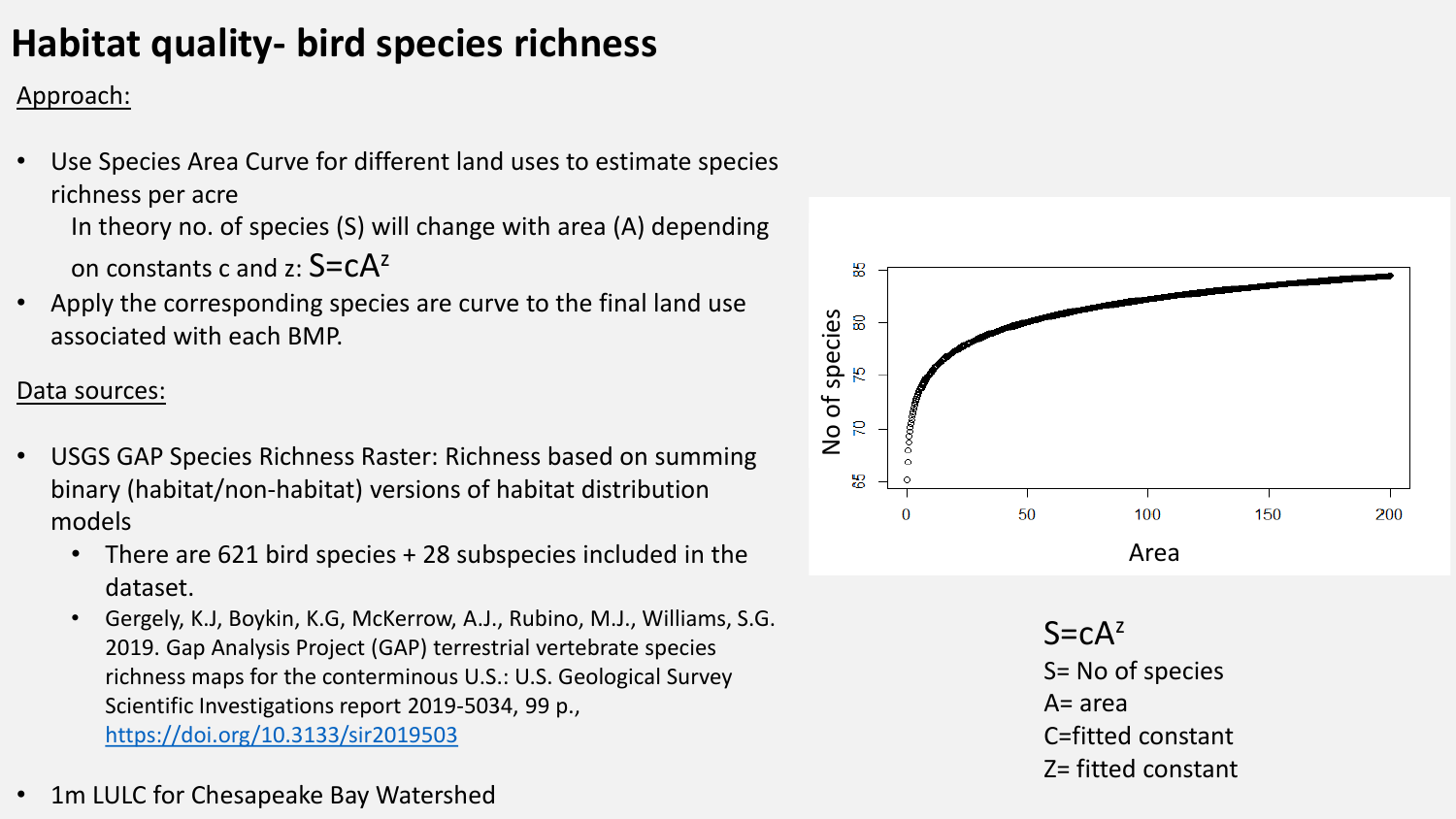## **Habitat quality- bird species richness**

#### **Approach:**

In order to use the Species Area Curve, we need data on bird species richness for different areas of each land use type so in GIS we:

- Resampled the rasters for different size areas and extracted max bird species richness for each LU class at different areas.
	- Ex: We extracted the max species richness associated with 1, 10, 25, 50 acres for tree canopy, wetland, low vegetation.
- Plotted the log of the max species richness by log of the area (produce a linear line):
	- Log Species= z\*logArea + logc
		- Where c =y-intercept and z= slope are constants and are determined from model output
		- Transform logc to c, then can use c and z in the power function equation to predict species richness based on area.
- **End goal:** unique species area curves for each land use which can be applied to the final land use a BMP converts to.
	- Caveats- 1m LULC does not break out crops vs low vegetation so hard to produce a value for cover crop BMPs (unless we want to assume cover crop=low vegetation)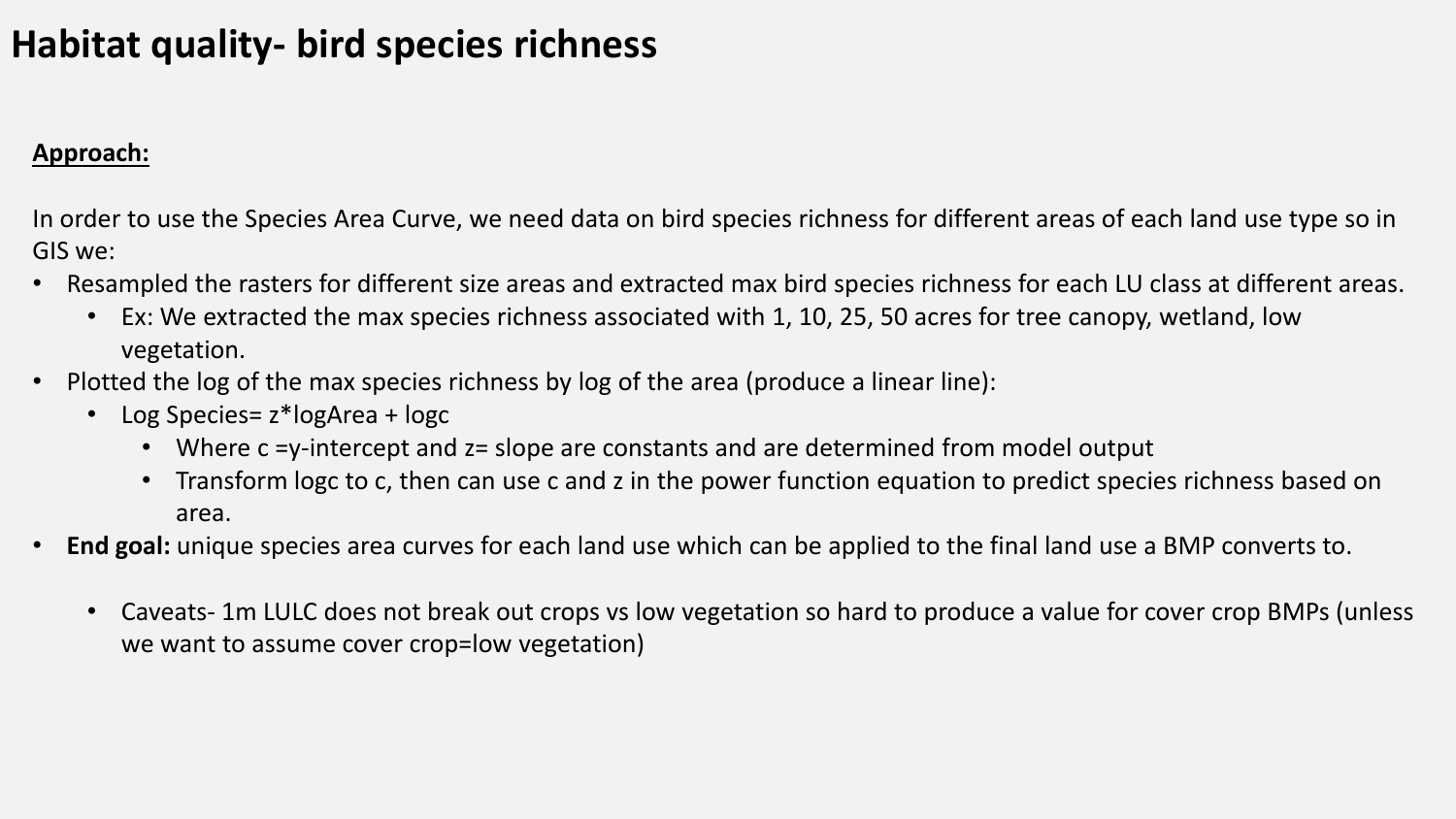### **Habitat quality- bird species richness: Species Area Curve Examples based on 1m LULC**



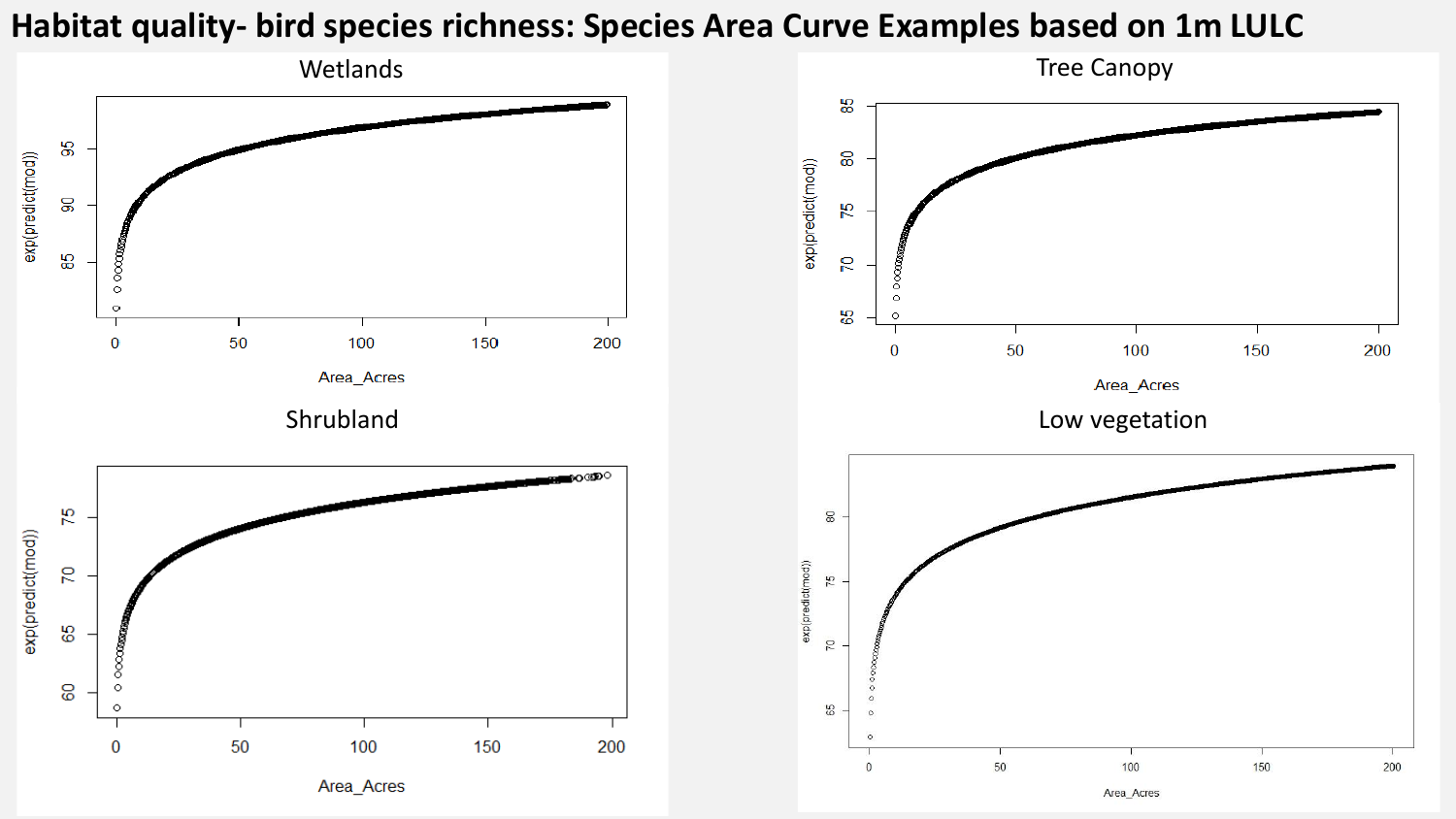### **Habitat quality- bird species richness: Equations that CAST could use**

In theory no. of species (S) will change with area (A) depending on constants c and z:  $S=CA^z$ 

Note: These equations would be applied to the final land use that a BMP converts to.

This is what we would give to CAST and all that would be needed is # of acres (A)

| <b>LULC type</b>           | <b>SA equation</b>        | Apply to which BMP(s)?                                      | <b>Units</b>                    |
|----------------------------|---------------------------|-------------------------------------------------------------|---------------------------------|
| Natural Tree Canopy (lu 3) | S=68.97505379*A^0.0382277 | Ag Forest buffers, Forest<br>Conservation, Ag tree planting | <b>Bird species</b><br>per acre |
| Low vegetation (lu5)       | S=67.089448*A^0.04234895  | Grass buffers, Imp surface reduction                        | <b>Bird species</b><br>per acre |
| Wetland (lu2)              | S=84.59380187*A^0.0293969 | Wetland restoration, creation                               | <b>Bird species</b><br>per acre |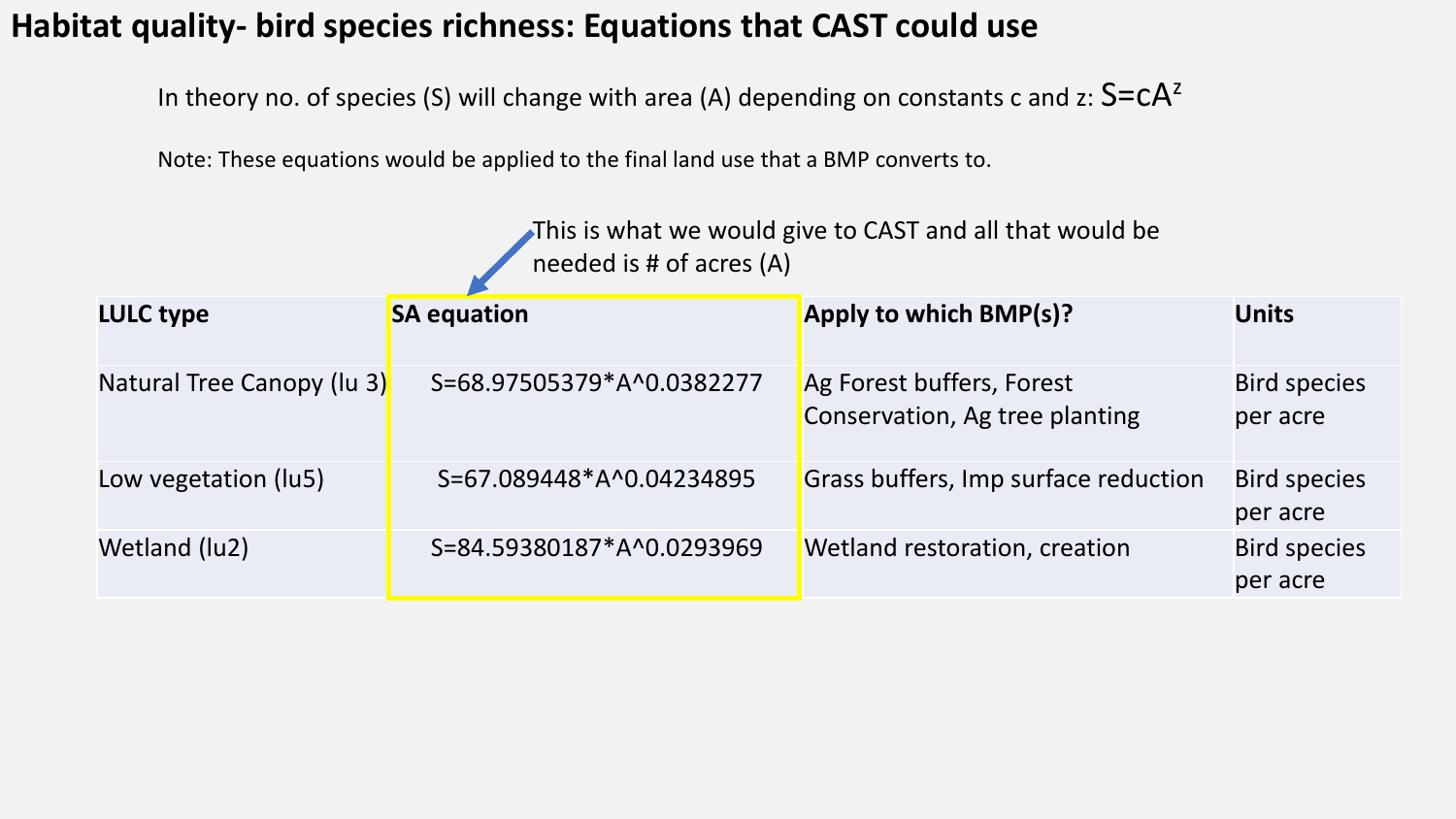### Diving Deeper:

Detailed methods descriptions for:

- Air pollutant removal
- Habitat quality- birds

#### **These are additional ecosystem services we are testing methods for:**

- **Carbon storage and sequestration**
- **Habitat quality for brook trout**
- **Heat risk-temperature reduction**
- **Water quality- pathogens**
- **Water quantity**
- **Pollinator fauna**
- **Open space /Green Space**
- **Water clarity**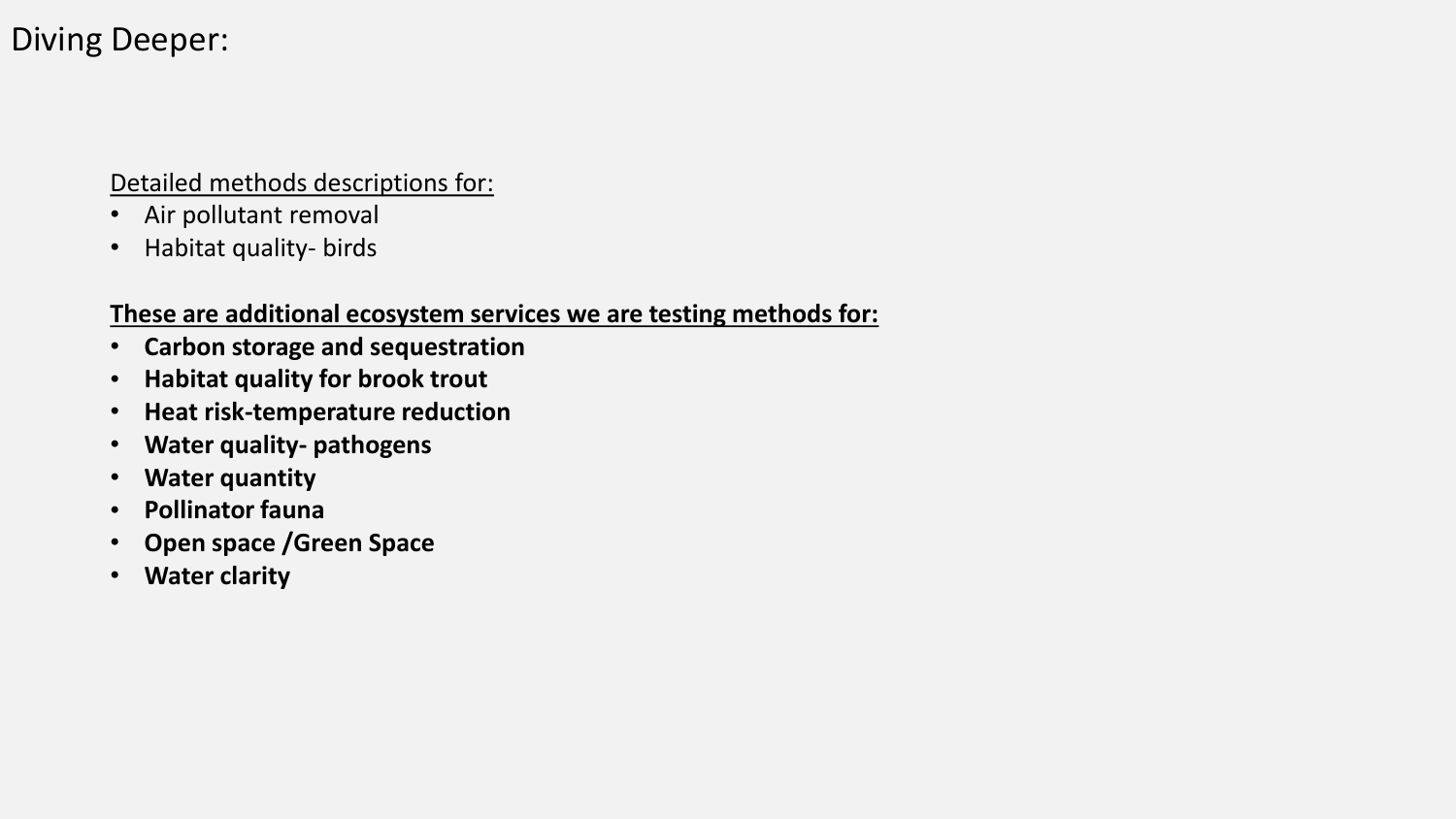### **C storage and sequestration:**

Option 1: Use iTree estimates to quantify aboveground C storage and sequestration for tree related BMPs data on BMP implementation for tree related BMPs

Option 2: Narrow to Soil C and use literature values to determine estimates for BMPs

- Could use literature values for land use classes
- Could use literature values from studies that have actually quantified soil C for some of the BMPs (e.g., riparian buffers, grass buffers, cover crops)

• We have combined options 1&2 and calculated average estimates based on all available literature values.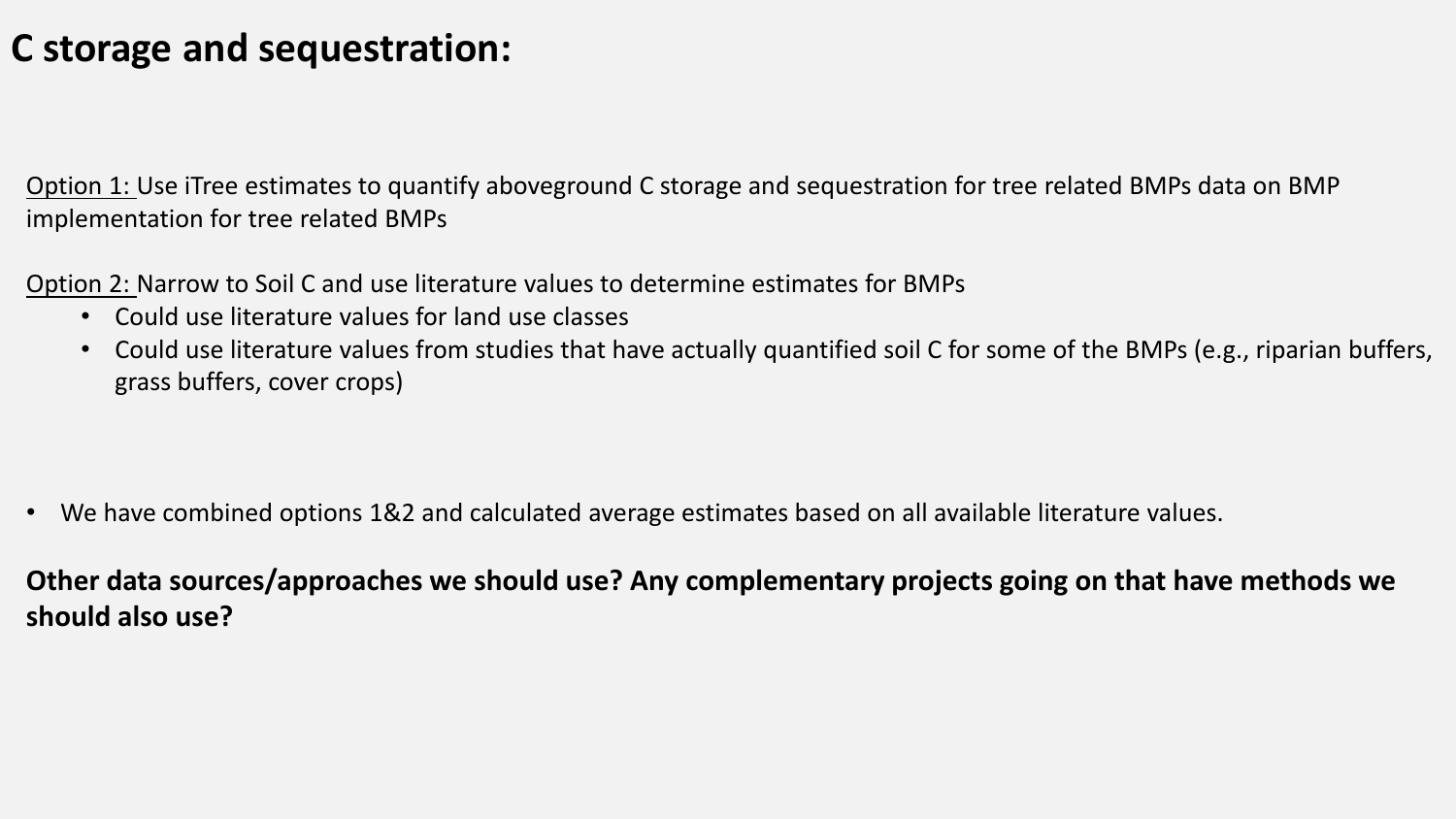## **Habitat quality- brook trout:**

Option 1: Use equation from Fink, 2008 and riparian buffer planning tool (https://ecosheds.org/geoserver/www/index.html)

- If percent shade increases from 0% to 100% the mean daily stream temperature would be 1.45 °C cooler at site X and daily maximum stream temperature would be 1.97 °C cooler at site X.
- Stream Temp = B + x1(air temp) + x2(%shade); Fink uses 80% shade for "mature" tree canopy
	- based on degree C so would need to convert

Option 2: Use regression to predict water temp per land use

- Downloaded stream temperature (C) data from CB water quality data website for non-tidal streams.
	- Chose HUC12 level for the "smallest" resolution
	- Total of 146 HUC12 catchments with data available from 2016-2020
- Extracted landcover area for each HUC12 in the watershed to determine %lulc for each LULC in each HUC12 area.
- Determine if relationships between water temp and %lulc or acres of lulc exists for any LULCs.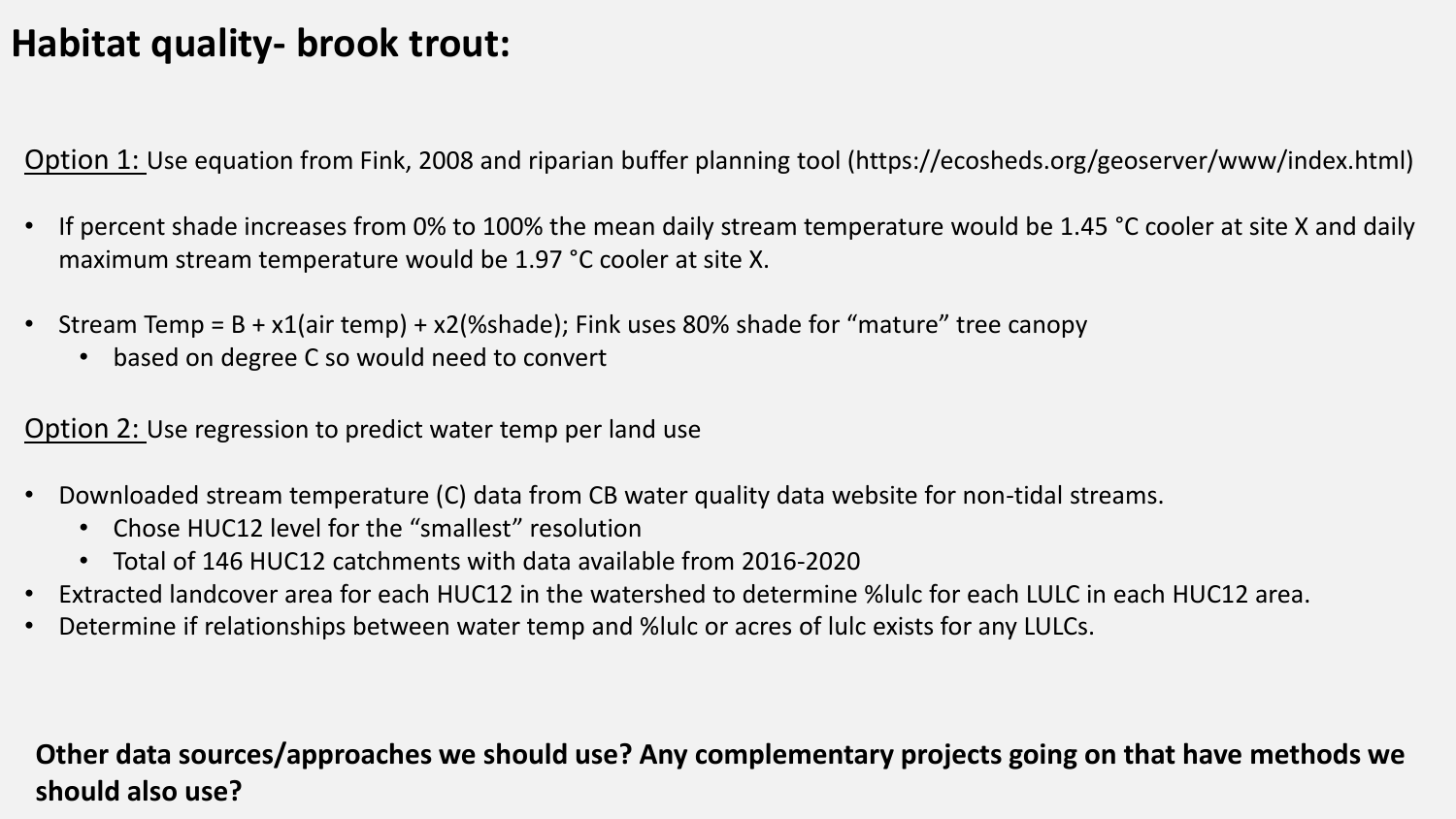# **Heat risk-temperature reduction**

Option 1: Use Novak Numbers for air temperature reduction estimates

- Use Maximum mid-day air temperature reductions estimate of 0.04C to 0.2C per percent canopy cover increase.
- Below individual and small groups of trees over grass, mid-day air temperatures are 0.7C to 1.3C cooler than in an open area
	- Source- Novak 2002, but solely focused on trees and from urban areas

Option 2: Use regression to predict mean land surface temperature (LST) per land use

- Extract the mean LST for each LULC based on 1m dataset OR 30m NLCD dataset
- Get mean LST for each county in watershed
- Use regression to predict mean LST for each LULC type in county